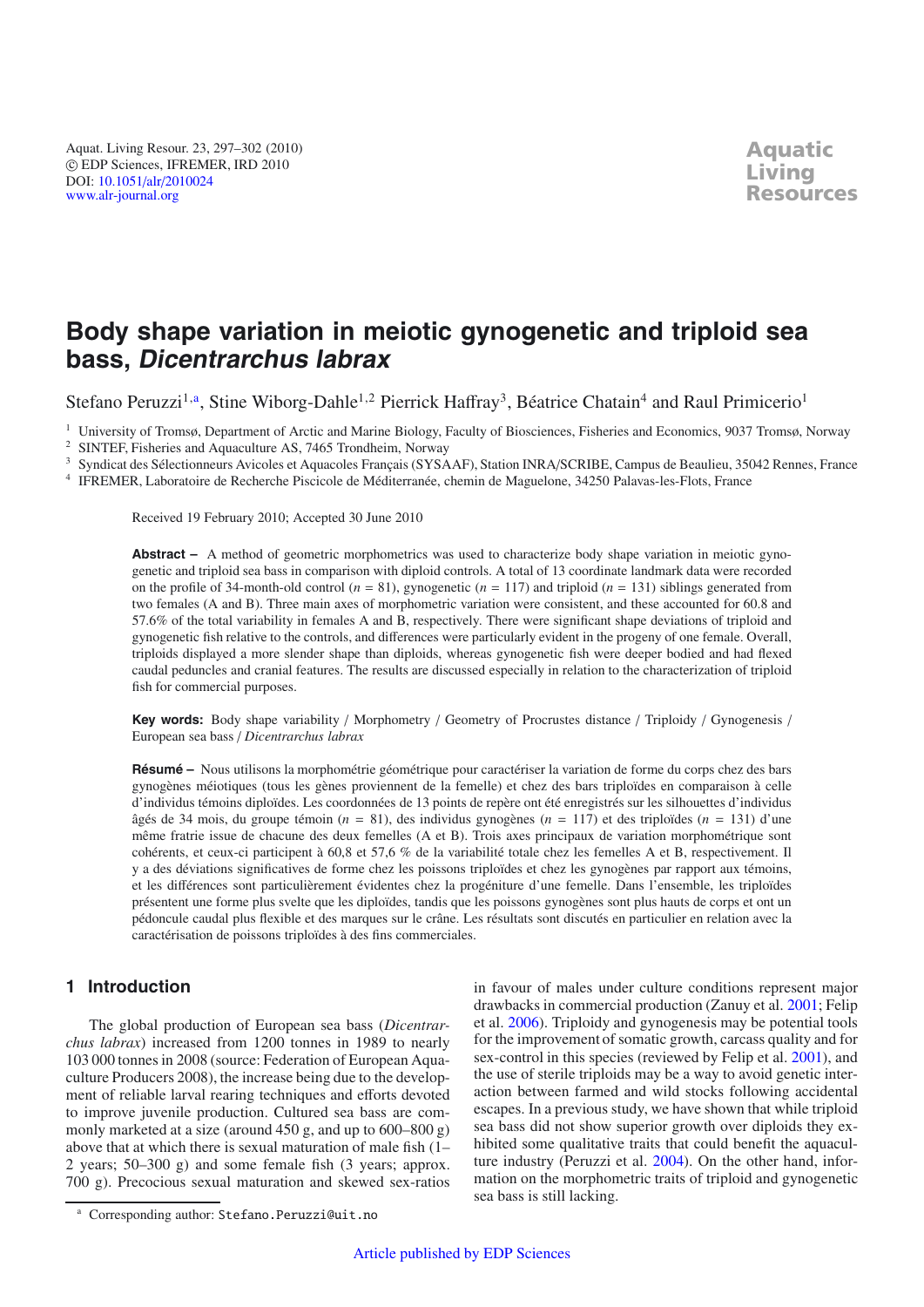Differences in the length and shape of fins, and in the head region have been observed between diploids and triploids of several species using traditional morphometric methods (see reviews by Benfey [1999](#page-4-3); Tiwary et al. [2004\)](#page-5-1). For example, in the Indian catfish, *Heteropneustes fossilis* (Bloch), the ratio between standard length and body depth (SL/BD) has proved to be an effective morphometric indicator of triploid status allowing accurate segregation of the two ploidy groups (Tiwary et al. [1999](#page-5-2)).

Geometric morphometrics (GM) is a powerful tool used to quantify and analyse shape differences (Zelditch et al. [2004](#page-5-3)). On the basis of a series of morpho-anatomical descriptors or landmarks, shape changes are visualised as deformation grids and the numerical output is analysed with multivariate statistics. GM has become an established method for the evaluation of shape differences in many organisms, including fish, because it can provide higher resolution and visual expression than traditional morphometric approaches. In fish, GM has been used in population studies (Haas and McPhail 2001; Valentin et al. [2002;](#page-5-4) Ergüden and Turan [2005;](#page-4-4) Leinonen et al. [2008\)](#page-4-5), analysis of trophic polymorphism (Olsson et al. [2007](#page-4-6); Svanbäck and Eklöv [2004\)](#page-5-5) biomass estimation (Hockaday et al. [2000\)](#page-4-7), evaluation of larvae and fry quality (Cataudella et al. [1995;](#page-4-8) Loy et al. [1995;](#page-4-9) Verhaegen et al. [2007](#page-5-6)), and for the assessment of environmental and genetic effects (Loy et al. [1999a](#page-4-10),b; Von Cramon-Taubadel et al. [2005;](#page-5-7) Kouttouki et al. [2006\)](#page-4-11). Loy et al. [\(2000](#page-4-12)) indicated that external body morphology of cultured sea bass is an important commercial feature because it can be used as a quality criterion by potential consumers.

The objective of this study was to investigate body shape characteristics of meiotic gynogenetic and triploid sea bass and to compare these with diploid controls as a further step towards the assessment of these fish for commercial and research applications. For this purpose we used a GM approach based on analysis of landmark coordinates to describe and quantify the nature and extent of morpho-anatomical changes in 34 month-old communally reared fish that were the offspring of two females.

## **2 Materials and methods**

## **2.1 Production of fish**

Details of the production, rearing and sampling methods are given in Peruzzi et al. [\(2004\)](#page-4-2). Briefly, control, meiotic gynogenetic (obtained by suppression of the second meiotic division in eggs) and triploid fish issued from two females (A and B) and one male were reared separately but under the same rearing conditions until the age of 6 months. At this age, fish were marked with visible implant fluorescent elastomer tags (Northwest Marine Technology, Anacortes, Washington, USA), and the fish were then reared communally in duplicated tanks. At 34 months of age, randomly selected fish from each group (weight range: 317–590 g) were sacrificed by an overdose of anaesthetic (Eugenol 50 ppm, Freeman-Cooper, San Francisco, USA) and measured. Fish showing vertebral fusions, dorso-ventral (lordosis and kyphosis) flexures or other visible skeletal deformities were omitted from the study. For

<span id="page-1-0"></span>

**Fig. 1.** Location of the morphometric landmarks on sea bass, *Dicentrarchus labrax*. Landmarks refer to: (1) anterior tip of snout at upper jaw; (2) posterior part of neurocranium (start of scaled nape); (3) origin of first dorsal fin; (4) posterior insertion of first dorsal fin; (5) origin of second dorsal fin; (6) posterior insertion of second dorsal fin; (7) anterior attachment of dorsal membrane from caudal fin; (8) posterior end of vertebrate column; (9) anterior attachment of ventral membrane from caudal fin; (10) posterior insertion of anal fin; (11) origin of anal fin; (12) origin of pelvic fin; (13) most posterior point of maxillary.

this purpose, fish were placed on a plastic tray and examined by soft X-rays (General Electric 500T X-ray generator; voltage 30 kV; automatic exposition cell at 60 mA per 0.03.0.05 s) as described in Peruzzi et al. [\(2004\)](#page-4-2).

#### **2.2 Morphometric measurements and analyses**

Fish were placed on a light polystyrene board on their right side and with a natural body posture; the fins were extended and held in position using dissecting needles. The fish were then photographed using an ION RC-260 Still Video Camera (Canon Inc., Tokyo, Japan), and the images were captured using a computer frame-grabber, initialized and analyzed using the ImageJ software (Version 1.38, National Institutes of Health, Maryland, USA; available at http://[rsb.info.nih.gov](http://rsb.info.nih.gov/ij/)/  $ii/$ ). A total of 13 landmarks were chosen and measured (Fig. [1\)](#page-1-0) with a scale bar being used as calibre to translate distances from pixels into millimetres. Landmark coordinates  $(x, y)$  were imported into Microsoft Office Excel (Microsoft®, USA) for analysis.

A total of 81 control (A, 31; B, 50), 131 triploid (A, 78; B, 53), and 117 gynogenetic (A, 60; B, 57) fish were analyzed. The analyses were performed separately on the offspring of individual females following a multi-step morphometric protocol (Adams et al. [2004\)](#page-4-13). Variation introduced as a result of differences in position, orientation and scale (size correction) was removed using a generalized Procrustes analysis (GPA), and a principal components analysis (PCA) was applied to calculate the main axes of morphometric variation. The Riemannian shape distance rho (i.e. Kendall's rho) was calculated for the whole set of configurations to examine possible correlations between body size (centroid size) and shape. Tests for mean shape differences among control and treated groups were undertaken using Hotelling's  $t^2$ -test and re-sampling procedures for probability calculation (Dryden and Mardia [1998;](#page-4-14) Amaral et al. [2006\)](#page-4-15). The ordination results were summarized using scatterplots with body shape variations (mean  $\pm$  1 SD) sketched along the associated ordination axis. Mean shape deviations among groups were summarized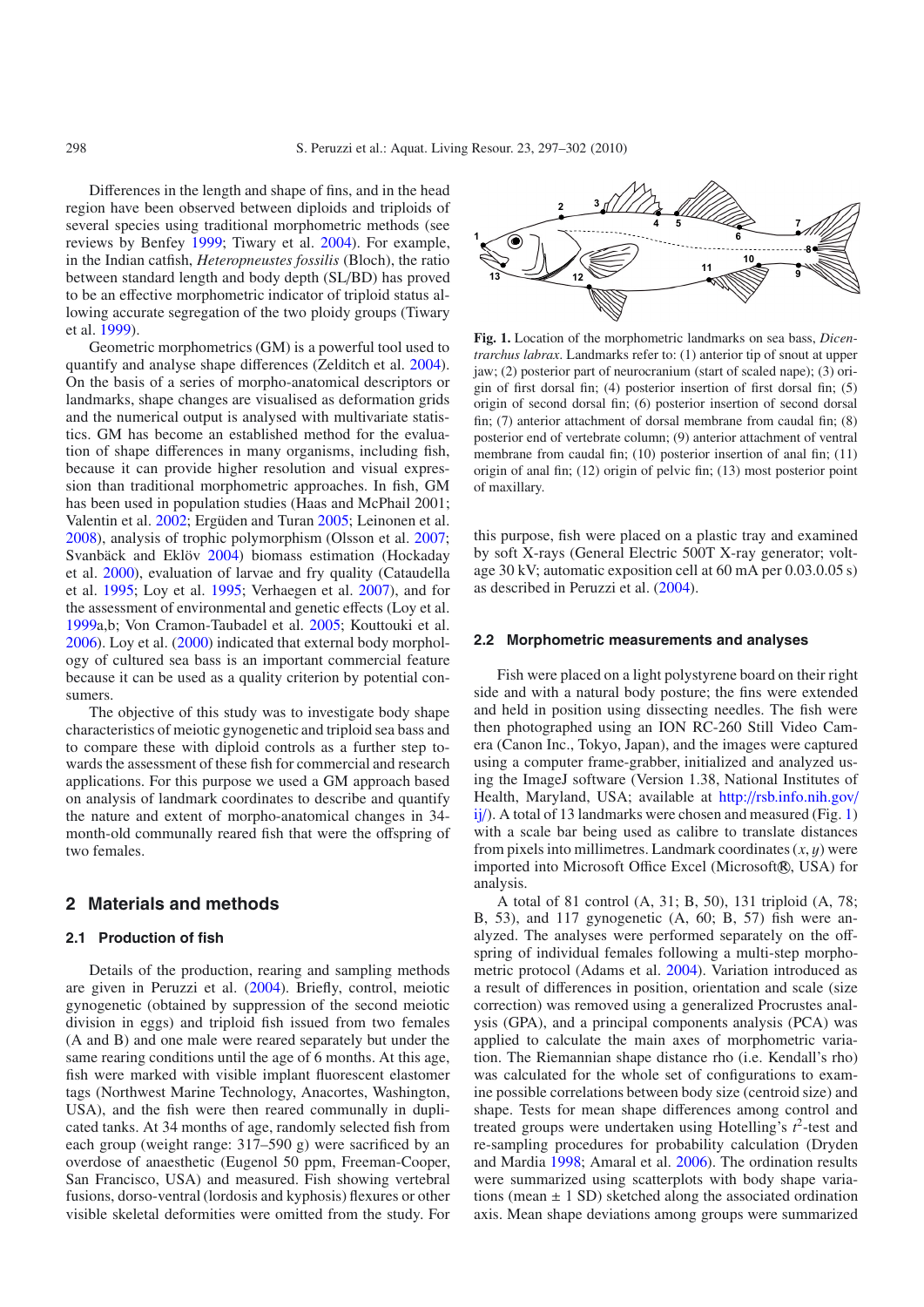

<span id="page-2-0"></span>**Fig. 2.** Scatterplots of ordination results depicting variation in morphometry within and among control (white circle), gynogenetic (grey square) and triploid (black triangle) groups. Shape variation along the ordination axes is illustrated by the shape configurations at  $\pm 1$  SD from the mean.

by superimposing shape configurations of control and treatment groups in landmark-based vector plots, and using thin plate spline (TPS) deformation grids. All analyses were performed using the statistical software R, package "shapes" (version 1.0–12, by Ian Dryden; Claude [2008\)](#page-4-16). The critical value  $\alpha$  was set at 0.05.

## **3 Results**

No relationships between body size and shape (rho) were observed (female A,  $R^2 = 0.0084$  and  $p = 0.12$ ; female B,  $R^2$  = 0.0068 and  $p = 0.15$ ). The main axes of shape variation were consistent between the offspring of female A and B (Fig. [2\)](#page-2-0). The first ordination axis (PC1), accounting for 29.3 and 27.6% of the total variation in females A and B respectively, can be interpreted as a gradient of body depth (dorsoventral expansion). The second axis (PC2), accounting for 19.0 and 19.7% of the total variation in females A and B respectively, captures the degree of body curvature (body flexion or

dorso-ventral curving). Finally, the third axis (PC3), accounting for 12.5 and 10.3% of the total variation in females A and B respectively, expresses a change in shape of the caudal peduncle (tail region). Overall, gynogenetic fish had deeper, less concave bodies than triploids, whereas the controls were intermediate (Fig. [2,](#page-2-0) left panels). The caudal peduncle region in the triploid fish was elongated whereas in the gynogenetic fish it was shorter. Correlations between body size and shape variables were small and not significant. Body shape differences highlighted by the vector plots and thin plate spline diagrams are shown in Figures [3](#page-3-0) and [4,](#page-3-1) respectively. The triploid and gynogenetic fish differed from their respective controls, but this was particularly evident for the offspring of female A. Relative to the control group, the triploid fish showed a general body shearing captured by PC1 (female A, *H* = 7.06 and  $p = 0.005$ ; female B,  $H = 2.91$  and  $p = 0.005$ ), whereas the gynogenetic fish displayed shear driven by a downward slide of the cranial and post-cranial landmarks, accompanied by an upward flexion of the peduncular landmarks captured by the remaining two ordination axes (female A,  $H = 5.50$  and *p* = 0.005; female B, *H* = 18.71 and *p* = 0.005).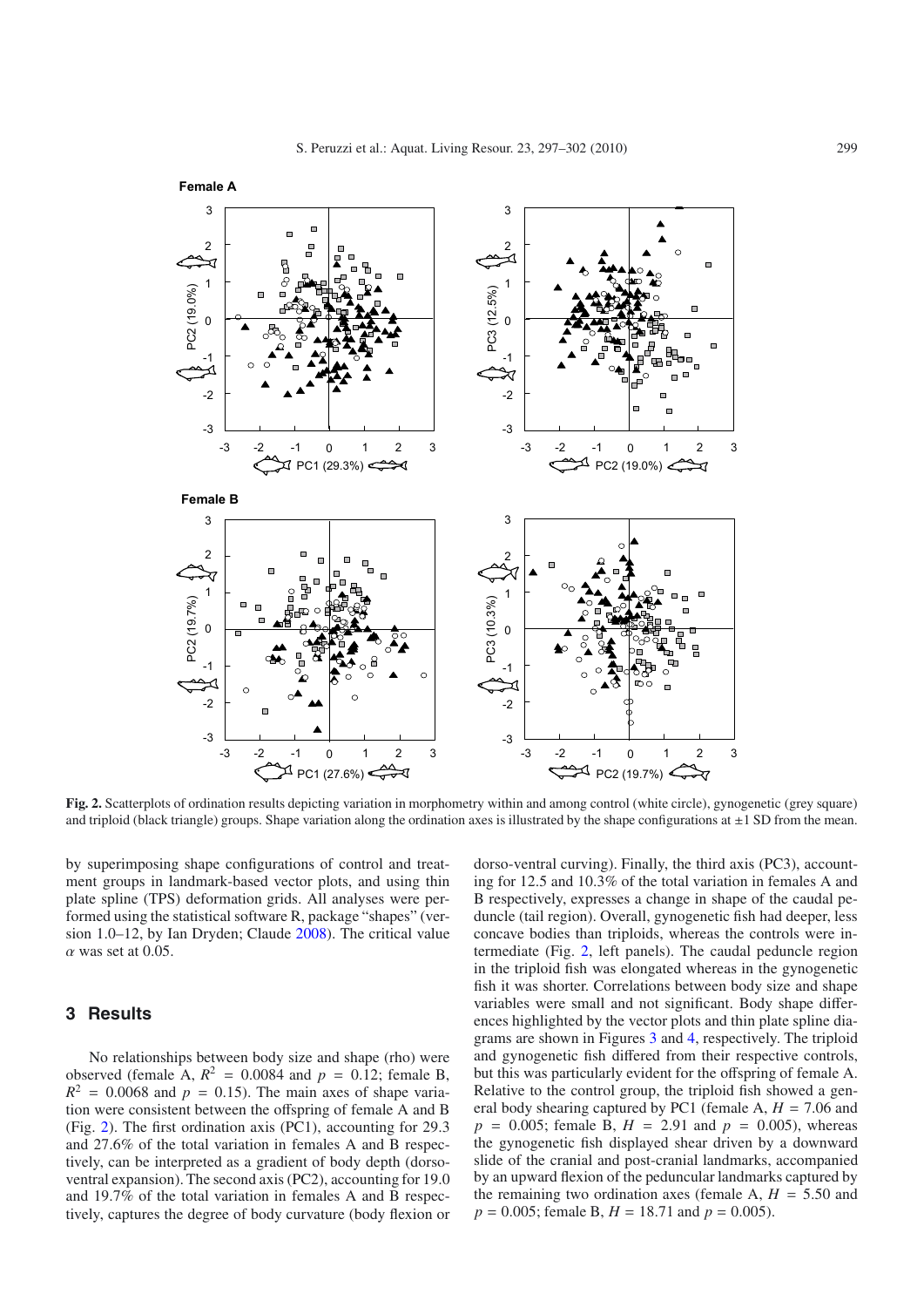<span id="page-3-0"></span>

<span id="page-3-1"></span>**Fig. 3.** Landmark-based vector plots depicting magnitude and direction of mean shape deviations between control and treatment groups in female A and B.



**Fig. 4.** Thin-plate spline (TPS) deformation grids illustrating changes in mean shape in gynogenetic and triploid fish (female A and B) as stretching, compression or shearing of the entire landmark configuration relatively to control group.

# **4 Discussion**

In this work, triploid sea bass had on average a more slender body shape than the diploids and this was accompanied by a lengthening of the peduncular region, whereas the gynogenetic fish were deeper bodied, and had bent caudal peduncles and cranial features. Overall, the body shape differences were not correlated with size and were more pronounced in the offspring of female A than female B, indicating a possible parental effect on such morphological features. The general body shearing of triploids revealed in the present study is in accord with previous measurements made on the same experimental group (Peruzzi et al. [2004\)](#page-4-2) in which the condition factor (K = Body Weight/Body Length<sup>3</sup>  $\times$  100) was approximately 12% lower in triploid fish than in diploid siblings. A maternal effect was also noted by Peruzzi et al. [\(2004\)](#page-4-2).

Morpho-anatomical differences between diploids and triploids have been reported in carp (*Cyprinus carpio*), grass carp (*Ctenopharyngodon idella*), bighead carp (*Aristichthys nobilis*), tench (*Tinca tinca*) and Indian catfish (*Heteropneustes fossilis*) as reviewed by Tiwary et al. [\(2004\)](#page-5-1). Lower jaw deformities have been described as the most common abnormal features in triploid Atlantic salmon although it is unclear whether these are directly associated to ploidy, or are the result of rapid growth of the fish in seawater (Benfey [1999\)](#page-4-3). In general, it remains uncertain if body shape differences and abnormalities observed in triploid fish are a direct consequence of the treatments used to produce them or are a reflection of the triploid condition *per se*. In this study, we analyzed triploid and gynogenetic siblings generated using the same pressure treatment conditions shortly after egg fertilisation with either normal or UV-irradiated sperm. A group that did not undergo any pressure shock treatment was reared as the control. We have demonstrated that body shape differences from the control occur in both triploid and gynogenetic siblings. Importantly, the differences occur around different morphometric axes in the triploid and gynogenetic fish suggesting that ploidy status (genetic composition) rather than pressure treatment *per se* may be the underlying causative factor for the observed differences.

A rounding of the head, a prominent ventral profile and a characteristic bending of the caudal region have been shown to be associated with lordosis in cultured sea bream (Loy et al. [1999a](#page-4-10)) and sea bass (Loy et al. [2000\)](#page-4-12). Sfakianakis et al. [\(2006\)](#page-5-8) analyzed the effects of this deformity on the body shape of juvenile sea bass and demonstrated that the changes were most noticeable in the posterior abdominal region and could be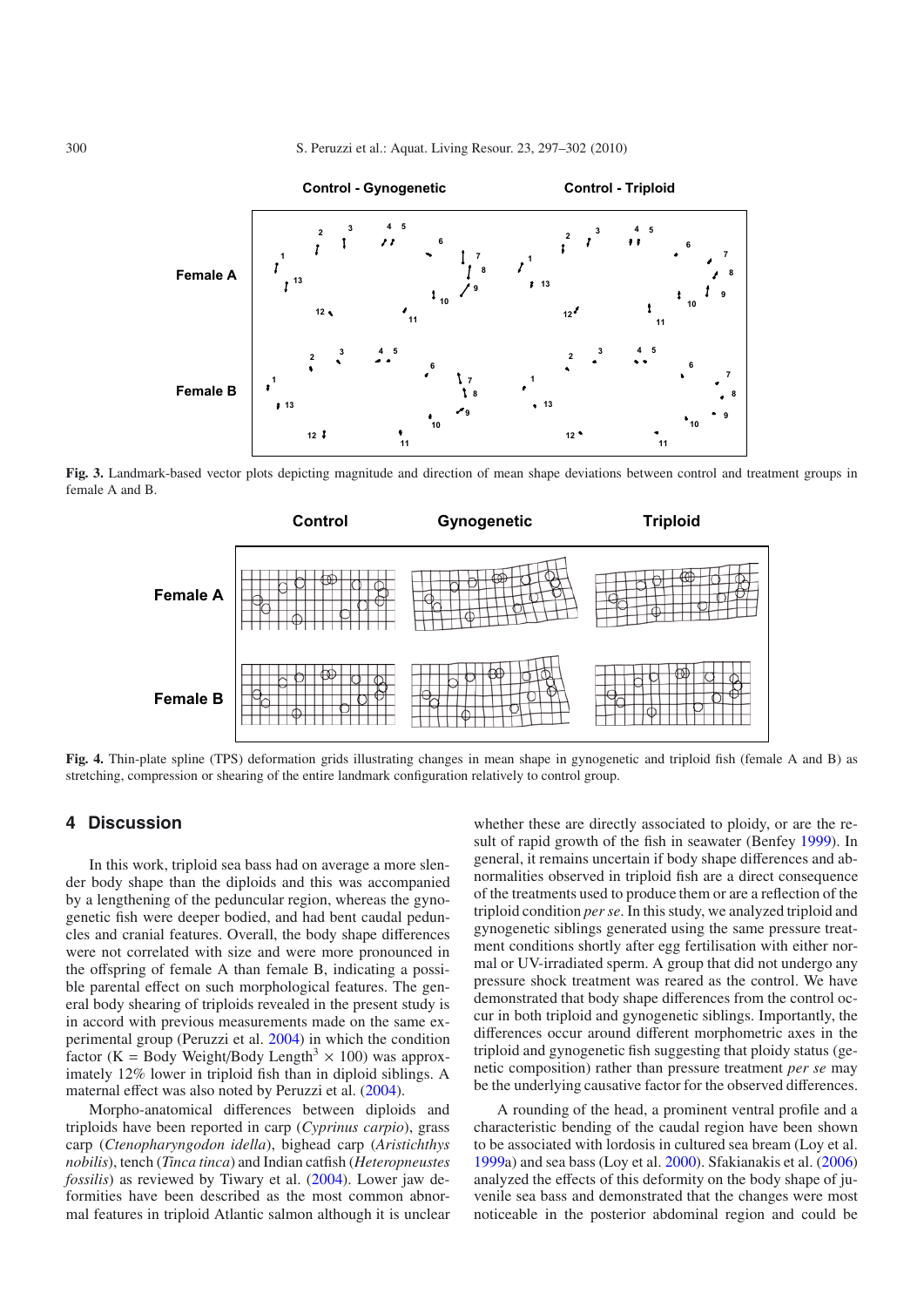quantified by specific body landmarks (dorsal, pelvic, caudal and anal fins). In the present study, fish that showed signs of lordosis were excluded from the analyses (see materials and methods) tending to indicate that the altered body features reported here may not be linked to the presence of major skeletal anomalies or deformities. Furthermore, detailed analyses performed on the same experimental groups at the age of 6 months (Peruzzi et al. [2004\)](#page-4-2) showed no differences in the percentage of vertebral column deformities (mean 6%).

In addition to giving the possibility of enhanced growth, the use of sterile triploids in aquaculture has been suggested as means to protect the genetic diversity of native populations by reducing the risk of interbreeding with escapees. Nevertheless, before production of triploid sea bass is set into motion, their commercial value must be fully evaluated. We have previously shown that triploid sea bass possess potentially valuable qualitative traits, but their growth performance is lower than that of diploids until the age of 4 years (Peruzzi et al. [2004](#page-4-2)). More recently it has been shown that triploid females might reach a larger size than triploid males and their diploid counterparts but at older age only (Felip et al. [2009\)](#page-4-17). Another desirable characteristic that might be of interest to producers and consumers is body shape. In this study, we show that triploid fish display a slim, streamlined body figure common of wild captured sea bass that could be used as a quality criterion by consumers increasing the acceptance and market value of the farmed product (Chatain pers. comm.). Additional studies will be required to determine the degree of parental influence over such morphological features in a large number of individuals as a further step towards the assessment of these fish for aquaculture purposes.

*Acknowledgements.* We are grateful to Jérôme Bugeon (INRA/SCRIBE, France), Fride Tonning, Ronald Berntsen and Richard Buvang (Department of Arctic and Marine Biology, University of Tromsø) for their valuable assistance during data acquisition. We offer special thanks to Prof. Malcolm Jobling for his revision of the document. The authors wish to acknowledge the anonymous referees for their helpful comments on the paper. The project was partly supported by OFIMER (Office National Interprofessionnel des Produits de la Mer et de l'Aquaculture) under contract OFIMER/IFREMER N◦ 020/01/C.

## **References**

- <span id="page-4-13"></span>Adams D.C., Rohlf F.J., Slice D.E., 2004, Geometric morphometrics: ten years of progress following the "revolution". Ital. J. Zool. 71, 5–16.
- <span id="page-4-15"></span>Amaral G.J.A., Dryden I.L. Wood A.T.A., 2006, Pivotal bootstrap methods for k-sample problems in directional statistics and shape analysis. J. Am. Stat. Assoc. 102, 695–707.

Aquamedia, 2008, http://[www.aquamedia.org.](http://www.aquamedia.org)

- <span id="page-4-3"></span>Benfey T.J., 1999, The physiology and behaviour of triploid fishes. Rev. Fish. Sci. 7, 39–67.
- <span id="page-4-8"></span>Cataudella S., Marino G., Ferreri F., dell'Aquila M., Loy A., Scardi M., Boglione C., 1995, Morphology and morphometrics to evaluate finfish larval and fry quality: the case of the sea bass

*Dicentrarchus labrax*. In: Lavens, P., Jaspers, E., Roelants, J. (Eds.), Larvi '95 Fish and Shellfish Larviculture Symposium, EAS Spec. Publ. No. 24, pp. 60–63.

<span id="page-4-16"></span>Claude J., 2008, Morphometrics with R. Springer, New York

- <span id="page-4-14"></span>Dryden I.L., Mardia K.V., 1998, Statistical shape analysis. John Wiley Publishers, Chichester.
- <span id="page-4-4"></span>Ergüden D., Turan C., 2005, Examination of genetic and morphologic structure of sea-bass (*Dicentrarchus labrax* L., 1758) populations in Turkish coastal waters. Turk. J. Vet. Anim. Sci. 29, 727–733.
- <span id="page-4-1"></span>Felip A., Zanuy S., Carrillo M., Piferrer F., 2001, Induction of triploidy and gynogenesis in teleost fish with emphasis on marine species. Genetica 111, 175–195.
- <span id="page-4-0"></span>Felip A., Zanuy S., Carrillo M., 2006, Comparative analysis of growth performance and sperm motility between precocious and nonprecocious males in the European sea bass (*Dicentrarchus labrax* L.). Aquaculture 256, 570–578.
- <span id="page-4-17"></span>Felip A., Carrillo M., Zanuy S., 2009, Older triploid fish retain impaired reproductive endocrinology in the European sea bass *Dicentrarchus labrax*. J. Fish Biol. 75, 2657–2669.
- Haas G.R., McPhail J.D., 2001, The post-Wisconsinan glacial biogeography of bull trout (*Salvelinus confluentus*): a multivariate morphometric approach for conservation biology and management. Can. J. Fish. Aquat. Sci. 58, 2189–2203.
- <span id="page-4-7"></span>Hockaday S., Beddow T.A., Stone M., Hancock P., Ross L.G., 2000, Using truss networks to estimate the biomass of *Oreochromis niloticus*, and to investigate shape characteristics. J. Fish Biol. 57, 981–1000.
- <span id="page-4-11"></span>Kouttouki S., Georgakopoulou E., Kaspiris P., Divanach P., Koumoundouros G., 2006, Shape ontogeny and variation in the sharpsnout seabream, *Diplodus puntazzo* (Cetti 1777). Aquac. Res. 37, 655–663.
- <span id="page-4-5"></span>Leinonen T., Cano J.M., Mäkinen H., Merilä J., 2008, Contrasting patterns of body shape and neutral genetic divergence in marine and lake populations of threespine sticklebacks. J. Evolution. Biol. 19, 1803–1812.
- <span id="page-4-9"></span>Loy A., Boglione C., Zanello L., Ferrucci L., Cataudella S., 1995, Morphometrics and image analysis as an emerging method to evaluate sea bass larval quality. In: Lavens P., Jaspers E., Roelants J. (Eds.) Larvi '95 Fish and Shellfish Larviculture Symposium, EAS Spec. Publ. No. 24, 373–376.
- <span id="page-4-10"></span>Loy A., Boglione C., Cataudella S., 1999a, Geometric morphometrics and morpho-anatomy: a combined tool in the study of sea bream (*Sparus aurata*, Sparidae) shape. J. Appl. Ichthyol. 15, 104–110.
- Loy A., Bronzi P., Molteni S., 1999b, Geometric morphometrics in the characterisation of the cranial growth pattern of Adriatic sturgeon *Acipenser naccarii*. J. Appl. Ichthyol. 15, 50–53.
- <span id="page-4-12"></span>Loy A., Boglione C., Gagliardi F., Ferrucci L., Cataudella S., 2000, Geometric morphometrics and internal anatomy in sea bass shape analysis (*Dicentrarchus labrax* L., Moronidae). Aquaculture 186, 33–44.
- <span id="page-4-6"></span>Olsson J., Svanbäck R., Eklöv P., 2007, Effects of resource level and habitat type on behavioral and morphological plasticity in Eurasian perch. Oecologia 152, 48–56.
- <span id="page-4-2"></span>Peruzzi S. Chatain B., Saillant E., Haffray P., Menu B., Falguière J-C., 2004, Production of meiotic gynogenetic and triploid sea bass, *Dicentrarchus labrax* L.: 1. Performances, maturation and carcass quality. Aquaculture 230, 41–64.